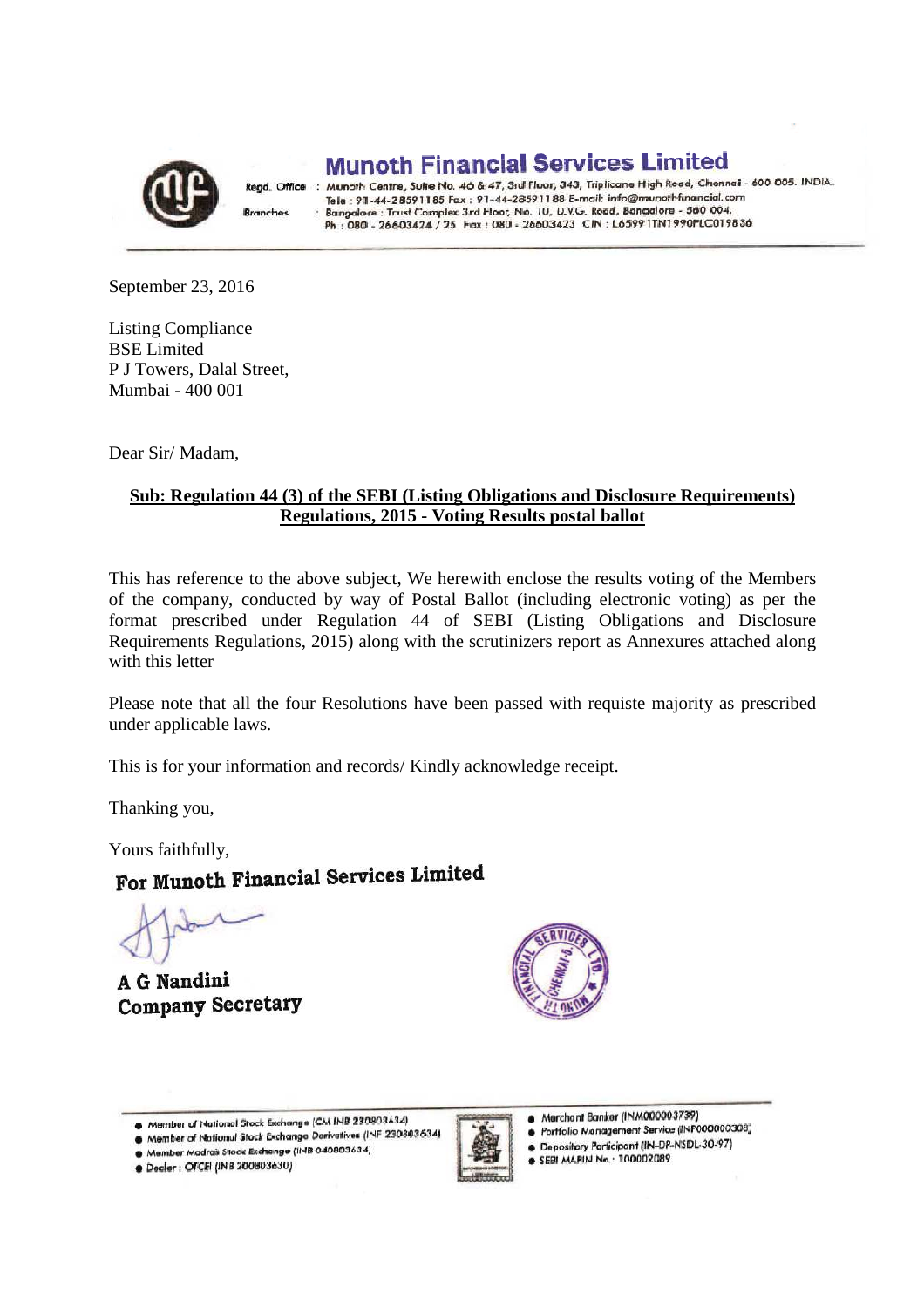## **ANNEXURE A**

#### **Regulation 44(3) of SEBI (Listing Obligations and Disclosure Requirements) Regulations, 2015 – VOTING RESULTS of POSTAL BALLOT**

| Date of the AGM/EGM/POSTAL BALLOT                | 23.09.2016            |
|--------------------------------------------------|-----------------------|
| Total number of shareholders on record date      | 689                   |
| No.of shareholders present in the meeting either |                       |
| in person or through proxy:                      |                       |
| Promoters and Promoter group:                    | <b>NOT APPLICABLE</b> |
| Public:                                          |                       |
| No. of shareholders attended the meeting through | <b>NOT APPLICABLE</b> |
| Video Conferencing:                              |                       |
| Promoters and Promoter group:                    |                       |
| Public:                                          |                       |

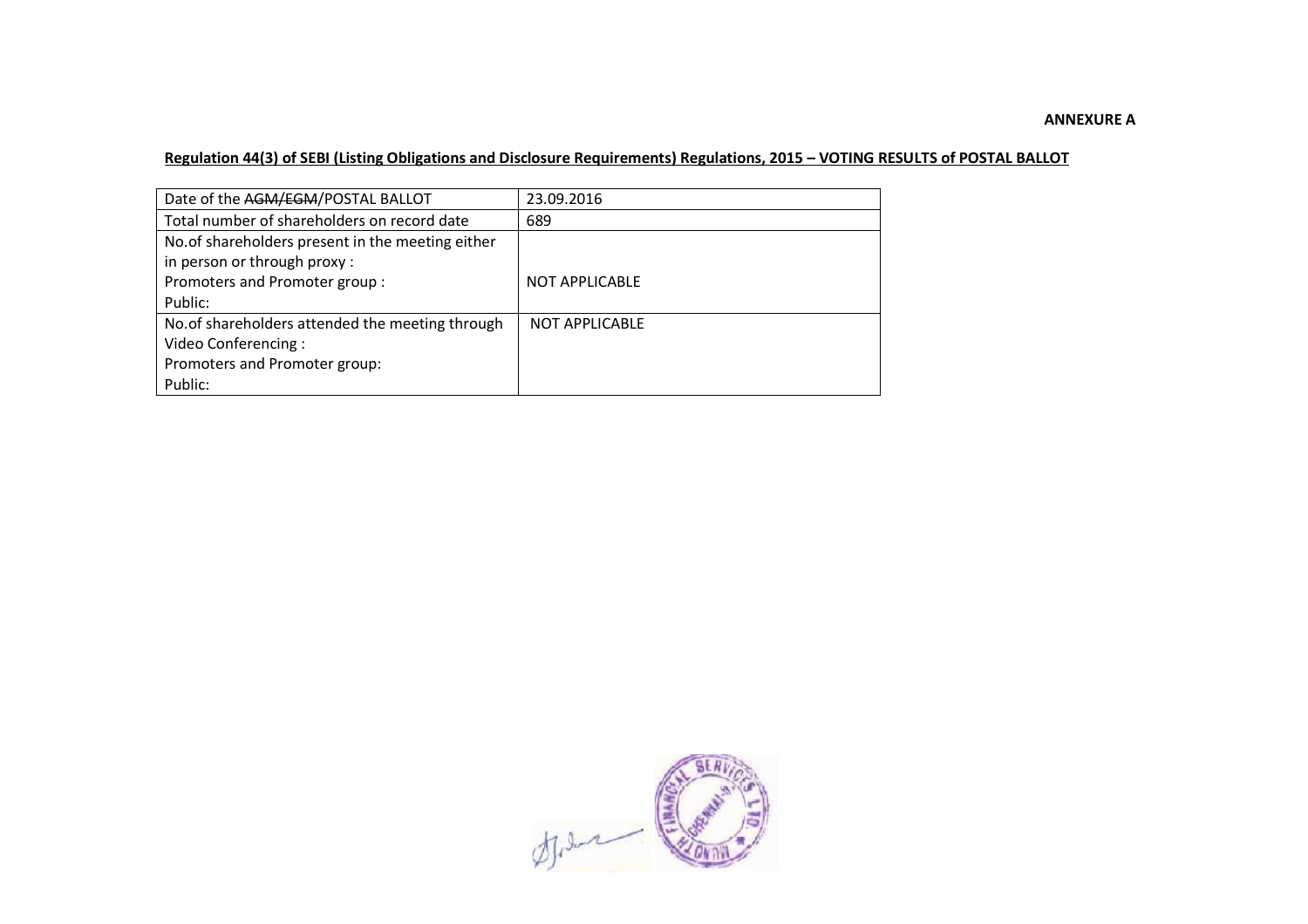#### AGENDA WISE DISCLOSURE:

1.

| Special Resolution                                |                |               | Special Resolution pursuant to the provisions of Section 13, 14, 61 and other applicable<br>provisions, if any, of Companies Act, 2013 and the rules framed there under for<br>alteration of Memorandum and Articles of Association with respect to share capital<br>clause of the company |                   |               |             |            |              |  |  |  |
|---------------------------------------------------|----------------|---------------|--------------------------------------------------------------------------------------------------------------------------------------------------------------------------------------------------------------------------------------------------------------------------------------------|-------------------|---------------|-------------|------------|--------------|--|--|--|
| Whether promoter/promoter group are interested in |                |               |                                                                                                                                                                                                                                                                                            |                   |               |             |            |              |  |  |  |
| the agenda/resolution?                            |                |               | <b>No</b>                                                                                                                                                                                                                                                                                  |                   |               |             |            |              |  |  |  |
|                                                   | Mode of Voting | No. of shares | No.of                                                                                                                                                                                                                                                                                      | % of votes polled | No.of votes   | No.of votes | % of votes | % of votes   |  |  |  |
|                                                   |                | held          | votes                                                                                                                                                                                                                                                                                      | on outstanding    | $-$ in favour | – against   | in favour  | against on   |  |  |  |
| Category                                          |                |               | polled                                                                                                                                                                                                                                                                                     | shares            |               |             | on votes   | votes polled |  |  |  |
|                                                   |                |               |                                                                                                                                                                                                                                                                                            |                   |               |             | polled     |              |  |  |  |
| Promoter                                          | E-Voting       |               | 3612600                                                                                                                                                                                                                                                                                    | 100.00            | 3612600       | 0           | 100.00     | 0.00         |  |  |  |
| and                                               | Poll           |               | 0                                                                                                                                                                                                                                                                                          | 0.00              | 0             | 0           | 0.00       | 0.00         |  |  |  |
| Promoter                                          | Postal ballot  |               | $\Omega$                                                                                                                                                                                                                                                                                   | 0.00              | 0             | $\Omega$    | 0.00       | 0.00         |  |  |  |
| Group                                             | Total          | 3612600       | 3612600                                                                                                                                                                                                                                                                                    | 100.00            | 3612600       | $\Omega$    | 100.00     | 0.00         |  |  |  |
| Public                                            | E-Voting       |               | 0                                                                                                                                                                                                                                                                                          | 0.00              | 0             | $\Omega$    | 0.00       | 0.00         |  |  |  |
| <b>Institutions</b>                               | Poll           |               | 0                                                                                                                                                                                                                                                                                          | 0.00              | 0             | $\Omega$    | 0.00       | 0.00         |  |  |  |
|                                                   | Postal ballot  |               | $\Omega$                                                                                                                                                                                                                                                                                   | 0.00              | 0             | $\Omega$    | 0.00       | 0.00         |  |  |  |
|                                                   | Total          | 225000        | $\Omega$                                                                                                                                                                                                                                                                                   | 0.00              | $\Omega$      | $\Omega$    | 0.00       | 0.00         |  |  |  |
| Public                                            | E-Voting       |               | 1036900                                                                                                                                                                                                                                                                                    | 79.90             | 1036900       | 0           | 100.00     | 0.00         |  |  |  |
| Non                                               | Poll           |               | 0                                                                                                                                                                                                                                                                                          | 0.00              | 0             | $\Omega$    | 0.00       | 0.00         |  |  |  |
| <b>Institutions</b>                               | Postal ballot  |               | 500                                                                                                                                                                                                                                                                                        | 0.04              | 500           | 0           | 100.00     | 0.00         |  |  |  |
|                                                   | Total          | 1297700       | 1037400                                                                                                                                                                                                                                                                                    | 79.94             | 1037400       | 0           | 100.00     | 0.00         |  |  |  |
| <b>TOTAL</b>                                      |                | 5135300       | 4650000                                                                                                                                                                                                                                                                                    | 90.54             | 4650000       | $\Omega$    | 100.00     | 0.00         |  |  |  |

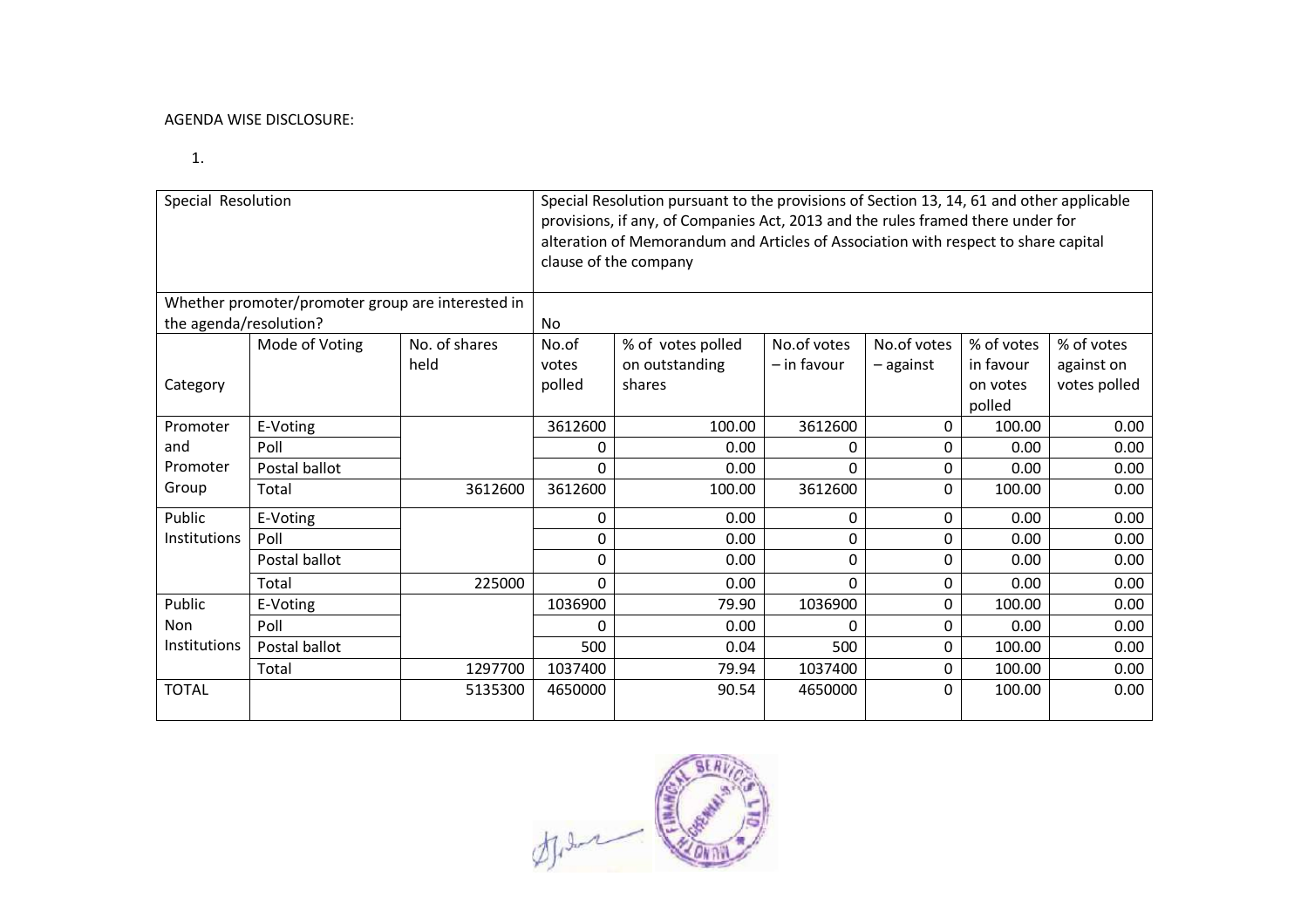| Special Resolution                                |                |               | <b>Directors</b> | Special Resolution pursuant to the provisions of section 42, 62(1)(c) and other applicable<br>Provisions, if any of the Companies Act, 2013 read with the Companies (Prospectus and<br>Allotment of Securities) Rules, 2014 and the Companies(Share Capital and Debentures)<br>Rules, 2014 for approval for Issue and offer of 6% 15,00,000 Redeemable Cumulative<br>Non-Convertible Preference shares of Rs. 10/- each on Private Placement to promoters/ |             |             |            |              |  |  |
|---------------------------------------------------|----------------|---------------|------------------|------------------------------------------------------------------------------------------------------------------------------------------------------------------------------------------------------------------------------------------------------------------------------------------------------------------------------------------------------------------------------------------------------------------------------------------------------------|-------------|-------------|------------|--------------|--|--|
| Whether promoter/promoter group are interested in |                |               |                  |                                                                                                                                                                                                                                                                                                                                                                                                                                                            |             |             |            |              |  |  |
| the agenda/resolution?                            |                |               | Yes              |                                                                                                                                                                                                                                                                                                                                                                                                                                                            |             |             |            |              |  |  |
|                                                   | Mode of Voting | No. of shares | No.of            | % of votes polled                                                                                                                                                                                                                                                                                                                                                                                                                                          | No.of votes | No.of votes | % of votes | % of votes   |  |  |
|                                                   |                | held          | votes            | on outstanding                                                                                                                                                                                                                                                                                                                                                                                                                                             | - in favour | – against   | in favour  | against on   |  |  |
| Category                                          |                |               | polled           | shares                                                                                                                                                                                                                                                                                                                                                                                                                                                     |             |             | on votes   | votes polled |  |  |
|                                                   |                |               |                  |                                                                                                                                                                                                                                                                                                                                                                                                                                                            |             | polled      |            |              |  |  |
| Promoter                                          | E-Voting       |               | 3612600          | 100.00                                                                                                                                                                                                                                                                                                                                                                                                                                                     | 3612600     | 0           | 100.00     | 0.00         |  |  |
| and                                               | Poll           |               | 0                | 0.00                                                                                                                                                                                                                                                                                                                                                                                                                                                       | 0           | 0           | 0.00       | 0.00         |  |  |
| Promoter                                          | Postal ballot  |               | $\Omega$         | 0.00                                                                                                                                                                                                                                                                                                                                                                                                                                                       | $\Omega$    | 0           | 0.00       | 0.00         |  |  |
| Group                                             | Total          | 3612600       | 3612600          | 100.00                                                                                                                                                                                                                                                                                                                                                                                                                                                     | 3612600     | 0           | 100.00     | 0.00         |  |  |
| Public                                            | E-Voting       |               | 0                | 0.00                                                                                                                                                                                                                                                                                                                                                                                                                                                       | 0           | 0           | 0.00       | 0.00         |  |  |
| Institutions                                      | Poll           |               | 0                | 0.00                                                                                                                                                                                                                                                                                                                                                                                                                                                       | $\Omega$    | 0           | 0.00       | 0.00         |  |  |
|                                                   | Postal ballot  |               | 0                | 0.00                                                                                                                                                                                                                                                                                                                                                                                                                                                       | 0           | 0           | 0.00       | 0.00         |  |  |
|                                                   | Total          | 225000        | $\Omega$         | 0.00                                                                                                                                                                                                                                                                                                                                                                                                                                                       | $\Omega$    | 0           | 0.00       | 0.00         |  |  |
| Public                                            | E-Voting       |               | 1036900          | 79.90                                                                                                                                                                                                                                                                                                                                                                                                                                                      | 1036900     | 0           | 100.00     | 0.00         |  |  |
| Non                                               | Poll           |               | 0                | 0.00                                                                                                                                                                                                                                                                                                                                                                                                                                                       | $\Omega$    | 0           | 0.00       | 0.00         |  |  |
| Institutions                                      | Postal ballot  |               | 500              | 0.04                                                                                                                                                                                                                                                                                                                                                                                                                                                       | 500         | 0           | 100.00     | 0.00         |  |  |
|                                                   | Total          | 1297700       | 1037400          | 79.94                                                                                                                                                                                                                                                                                                                                                                                                                                                      | 1037400     | 0           | 100.00     | 0.00         |  |  |
| <b>TOTAL</b>                                      |                | 5135300       | 4650000          | 90.54                                                                                                                                                                                                                                                                                                                                                                                                                                                      | 4650000     | 0           | 100.00     | 0.00         |  |  |



2.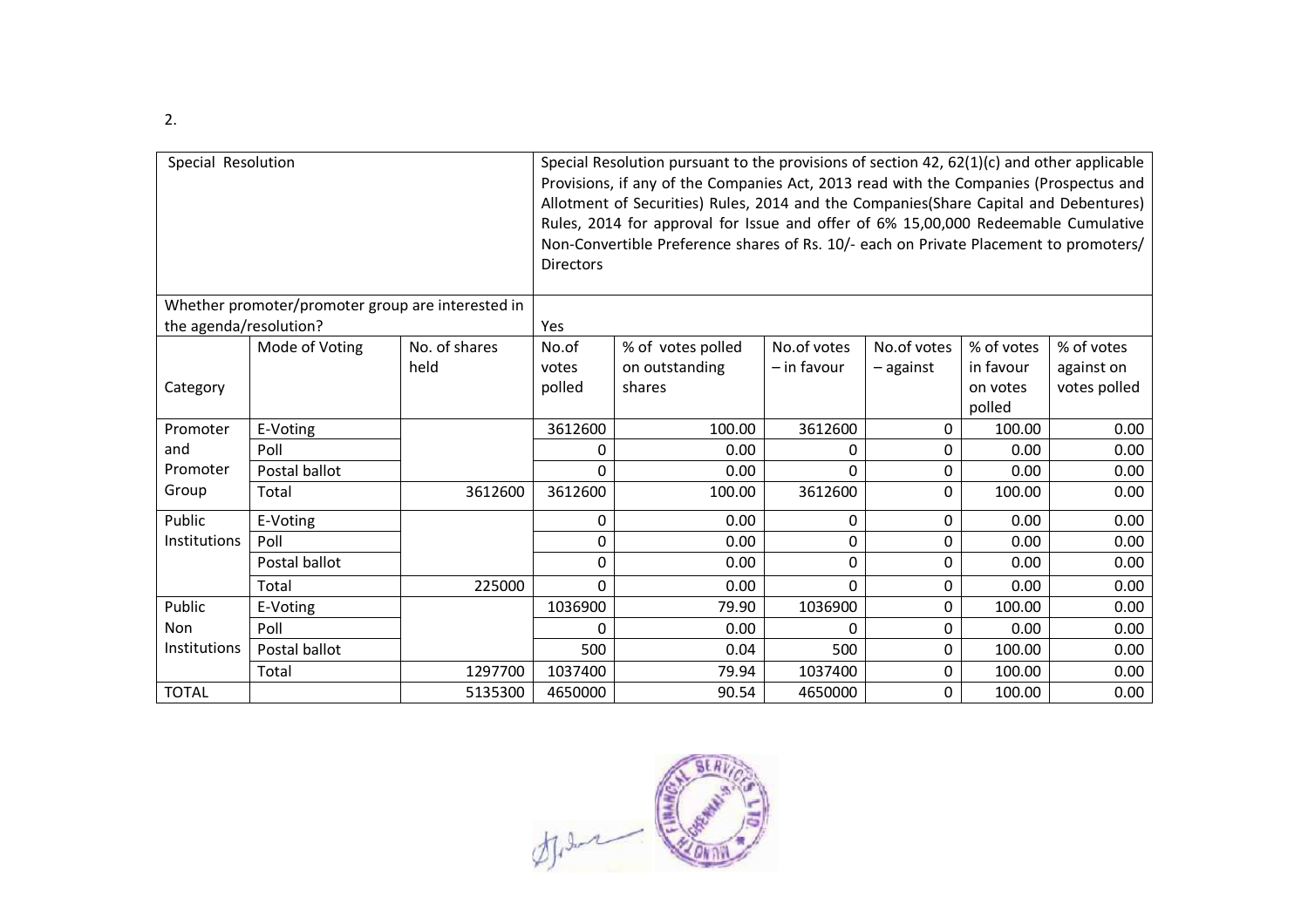| Special Resolution                                |                |               | Special Resolution pursuant to the provisions of Section 4, 13 and any other applicable<br>2013 ("the Act"), read<br>provisions of the Companies Act,<br>with the<br>Companies(Incorporation) Rules, 2014 and in accordance with the Table A of the<br>Schedule I of the Act for Adoption of Memorandum of Association as per the provisions<br>of the Companies Act, 2013 |                   |             |             |            |              |  |
|---------------------------------------------------|----------------|---------------|----------------------------------------------------------------------------------------------------------------------------------------------------------------------------------------------------------------------------------------------------------------------------------------------------------------------------------------------------------------------------|-------------------|-------------|-------------|------------|--------------|--|
| Whether promoter/promoter group are interested in |                |               | No                                                                                                                                                                                                                                                                                                                                                                         |                   |             |             |            |              |  |
| the agenda/resolution?                            |                |               |                                                                                                                                                                                                                                                                                                                                                                            |                   |             |             |            |              |  |
|                                                   | Mode of Voting | No. of shares | No.of                                                                                                                                                                                                                                                                                                                                                                      | % of votes polled | No.of votes | No.of votes | % of votes | % of votes   |  |
|                                                   |                | held          | votes                                                                                                                                                                                                                                                                                                                                                                      | on outstanding    | - in favour | $-$ against | in favour  | against on   |  |
| Category                                          |                |               | polled                                                                                                                                                                                                                                                                                                                                                                     | shares            |             |             | on votes   | votes polled |  |
|                                                   |                |               |                                                                                                                                                                                                                                                                                                                                                                            |                   |             |             | polled     |              |  |
| Promoter                                          | E-Voting       |               | 3612600                                                                                                                                                                                                                                                                                                                                                                    | 100.00            | 3612600     | 0           | 100.00     | 0.00         |  |
| and                                               | Poll           |               | 0                                                                                                                                                                                                                                                                                                                                                                          | 0.00              | 0           | 0           | 0.00       | 0.00         |  |
| Promoter                                          | Postal ballot  |               | 0                                                                                                                                                                                                                                                                                                                                                                          | 0.00              | $\Omega$    | 0           | 0.00       | 0.00         |  |
| Group                                             | Total          | 3612600       | 3612600                                                                                                                                                                                                                                                                                                                                                                    | 100.00            | 3612600     | 0           | 100.00     | 0.00         |  |
| Public                                            | E-Voting       |               | 0                                                                                                                                                                                                                                                                                                                                                                          | 0.00              | 0           | 0           | 0.00       | 0.00         |  |
| Institutions                                      | Poll           |               | 0                                                                                                                                                                                                                                                                                                                                                                          | 0.00              | 0           | 0           | 0.00       | 0.00         |  |
|                                                   | Postal ballot  |               | 0                                                                                                                                                                                                                                                                                                                                                                          | 0.00              | $\Omega$    | 0           | 0.00       | 0.00         |  |
|                                                   | Total          | 225000        | 0                                                                                                                                                                                                                                                                                                                                                                          | 0.00              | $\Omega$    | 0           | 0.00       | 0.00         |  |
| Public                                            | E-Voting       |               | 1036900                                                                                                                                                                                                                                                                                                                                                                    | 79.90             | 1036900     | 0           | 100.00     | 0.00         |  |
| <b>Non</b>                                        | Poll           |               | 0                                                                                                                                                                                                                                                                                                                                                                          | 0.00              | 0           | 0           | 0.00       | 0.00         |  |
| <b>Institutions</b>                               | Postal ballot  |               | 500                                                                                                                                                                                                                                                                                                                                                                        | 0.04              | 500         | 0           | 100.00     | 0.00         |  |
|                                                   | Total          | 1297700       | 1037400                                                                                                                                                                                                                                                                                                                                                                    | 79.94             | 1037400     | 0           | 100.00     | 0.00         |  |
| <b>TOTAL</b>                                      |                | 5135300       | 4650000                                                                                                                                                                                                                                                                                                                                                                    | 90.54             | 4650000     | 0           | 100.00     | 0.00         |  |



3.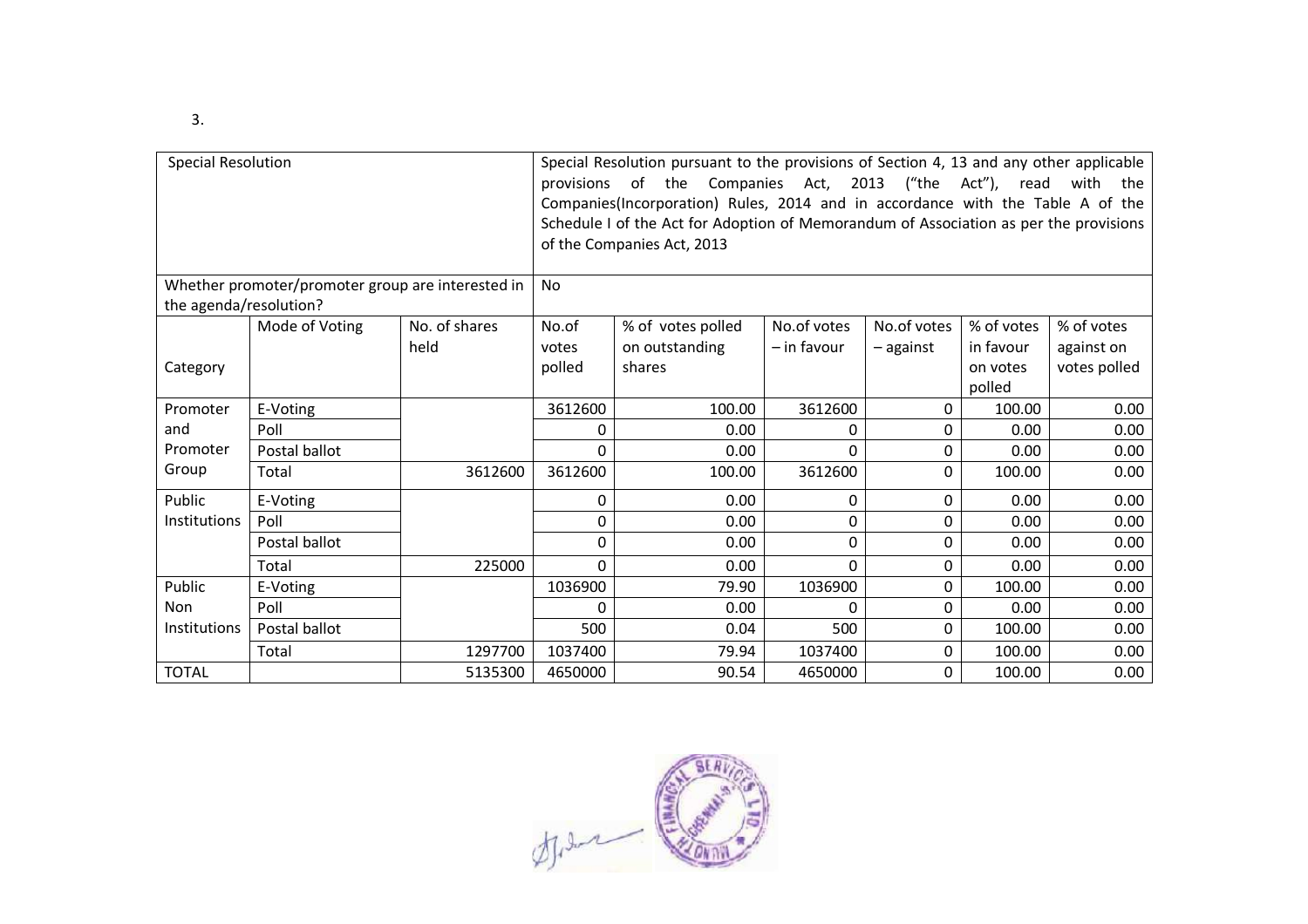| 4. |  |  |  |  |
|----|--|--|--|--|
|----|--|--|--|--|

| <b>Special Resolution</b><br>Whether promoter/promoter group are interested in |                |               | Special Resolution pursuant to the provisions of Section 14 and any other applicable<br>provisions of the Companies Act, 2013 ("the Act") read with the Companies<br>(Incorporation) Rules, 2014 for Adoption of Articles of Association as per the provisions<br>of the Companies Act, 2013 |                   |               |             |            |              |  |  |  |
|--------------------------------------------------------------------------------|----------------|---------------|----------------------------------------------------------------------------------------------------------------------------------------------------------------------------------------------------------------------------------------------------------------------------------------------|-------------------|---------------|-------------|------------|--------------|--|--|--|
|                                                                                |                |               |                                                                                                                                                                                                                                                                                              |                   |               |             |            |              |  |  |  |
| the agenda/resolution?                                                         |                |               | <b>No</b>                                                                                                                                                                                                                                                                                    |                   |               |             |            |              |  |  |  |
|                                                                                | Mode of Voting | No. of shares | No.of                                                                                                                                                                                                                                                                                        | % of votes polled | No.of votes   | No.of votes | % of votes | % of votes   |  |  |  |
|                                                                                |                | held          | votes                                                                                                                                                                                                                                                                                        | on outstanding    | $-$ in favour | $-$ against | in favour  | against on   |  |  |  |
| Category                                                                       |                |               | polled                                                                                                                                                                                                                                                                                       | shares            |               |             | on votes   | votes polled |  |  |  |
|                                                                                |                |               |                                                                                                                                                                                                                                                                                              |                   |               |             | polled     |              |  |  |  |
| Promoter                                                                       | E-Voting       |               | 3612600                                                                                                                                                                                                                                                                                      | 100.00            | 3612600       | $\Omega$    | 100.00     | 0.00         |  |  |  |
| and                                                                            | Poll           |               | 0                                                                                                                                                                                                                                                                                            | 0.00              | 0             | $\Omega$    | 0.00       | 0.00         |  |  |  |
| Promoter                                                                       | Postal ballot  |               | $\Omega$                                                                                                                                                                                                                                                                                     | 0.00              | 0             | $\Omega$    | 0.00       | 0.00         |  |  |  |
| Group                                                                          | Total          | 3612600       | 3612600                                                                                                                                                                                                                                                                                      | 100.00            | 3612600       | $\Omega$    | 100.00     | 0.00         |  |  |  |
| Public                                                                         | E-Voting       |               | 0                                                                                                                                                                                                                                                                                            | 0.00              | 0             | $\Omega$    | 0.00       | 0.00         |  |  |  |
| Institutions                                                                   | Poll           |               | $\Omega$                                                                                                                                                                                                                                                                                     | 0.00              | 0             | $\Omega$    | 0.00       | 0.00         |  |  |  |
|                                                                                | Postal ballot  |               | $\Omega$                                                                                                                                                                                                                                                                                     | 0.00              | 0             | $\Omega$    | 0.00       | 0.00         |  |  |  |
|                                                                                | Total          | 225000        | $\Omega$                                                                                                                                                                                                                                                                                     | 0.00              | 0             | 0           | 0.00       | 0.00         |  |  |  |
| Public                                                                         | E-Voting       |               | 1036900                                                                                                                                                                                                                                                                                      | 79.90             | 1036900       | $\Omega$    | 100.00     | 0.00         |  |  |  |
| Non                                                                            | Poll           |               | 0                                                                                                                                                                                                                                                                                            | 0.00              | 0             | 0           | 0.00       | 0.00         |  |  |  |
| Institutions                                                                   | Postal ballot  |               | 500                                                                                                                                                                                                                                                                                          | 0.04              | 500           | $\Omega$    | 100.00     | 0.00         |  |  |  |
|                                                                                | Total          | 1297700       | 1037400                                                                                                                                                                                                                                                                                      | 79.94             | 1037400       | 0           | 100.00     | 0.00         |  |  |  |
| <b>TOTAL</b>                                                                   |                | 5135300       | 4650000                                                                                                                                                                                                                                                                                      | 90.54             | 4650000       | 0           | 100.00     | 0.00         |  |  |  |

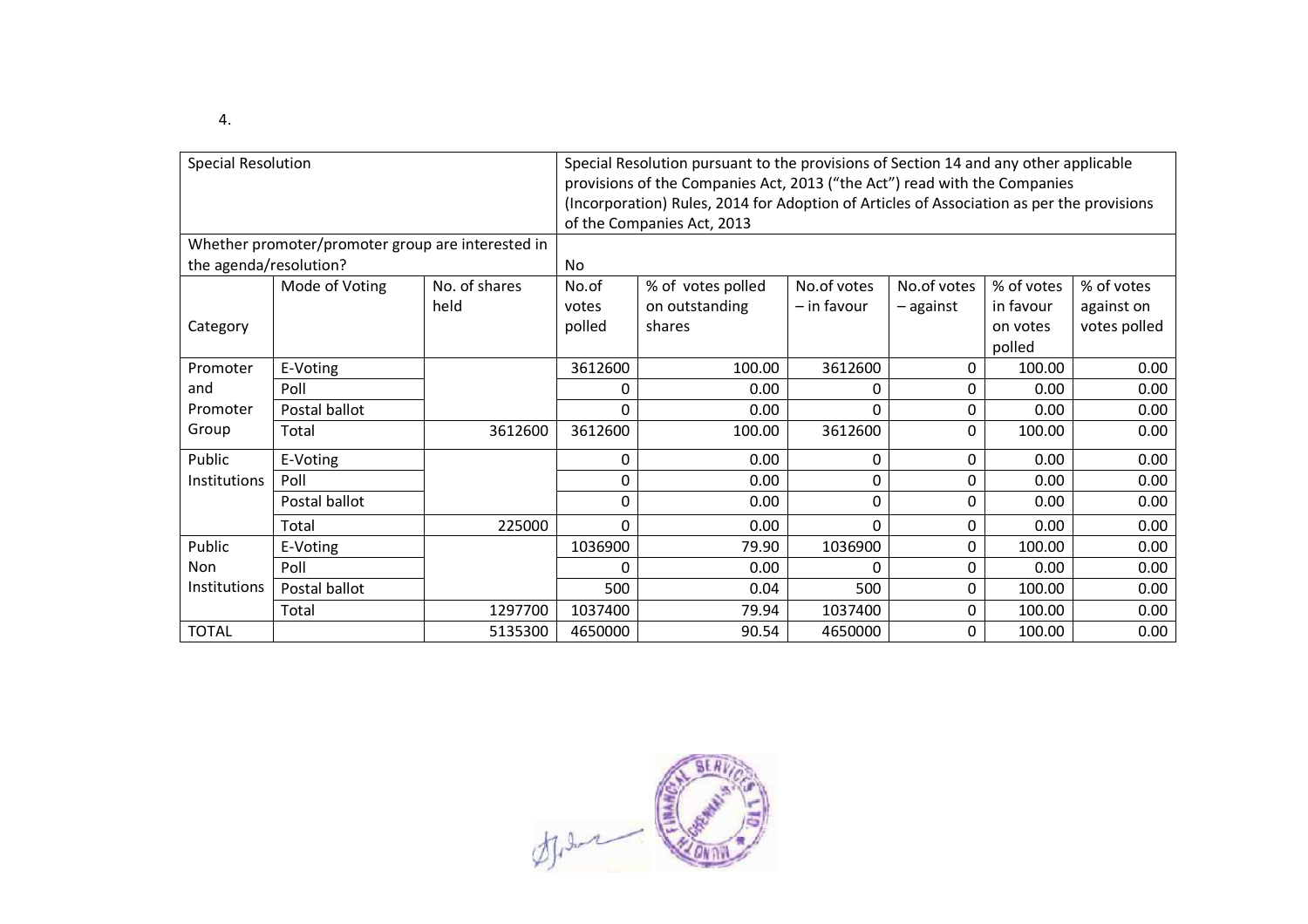## N.SELVAM, B.Sc., B.G.L., F.C.S. **COMPANY SECRETARY**

261/18 Anbu Colony, 7th Avenue, Annanagar West, CHENNAI 600 040 Ph:26185894:Cell:9840087087 FCS:4318; C.P.NO.4858 Email: selvum n@yahoo.com

## FORM NO. MGT $-13$ **SCRUTINIZER'S REPORT**

## (Pursuant to Section 110 of the Companies Act, 2013 and Rule 22(16) of the Companies (Management and Administration) Rules, 2014)

To

The Chairman. Munoth Financial Services Limited, Suite No 46 & 47, Munoth Centre, 343, Triplicane High Road, Chennai - 600 005

Sub: Scrutinizer Report on Passing of Resolution through Postal Ballot under the relevant Provisions of the Companies Act, 2013 read with the Companies (Management and Administration) Rules, 2014 and other applicable provisions, if any, of the Companies Act, 2013, along with the rules as may be prescribed therein (including any statutory modification or re-enactment thereof)

Dear Sir,

I, N Selvam, Company Secretary in Whole-time Practice was appointed as Scrutinizer by the Board of Directors of the Company for the purpose of conducting and scrutinizing the postal ballot process under the provisions of Section 109 of the Companies Act. 2013 read with Rule 21 of the Companies (Management and Administration) Rules, 2014, on the following resolutions contained in the postal ballot notice dated May 30. 2016

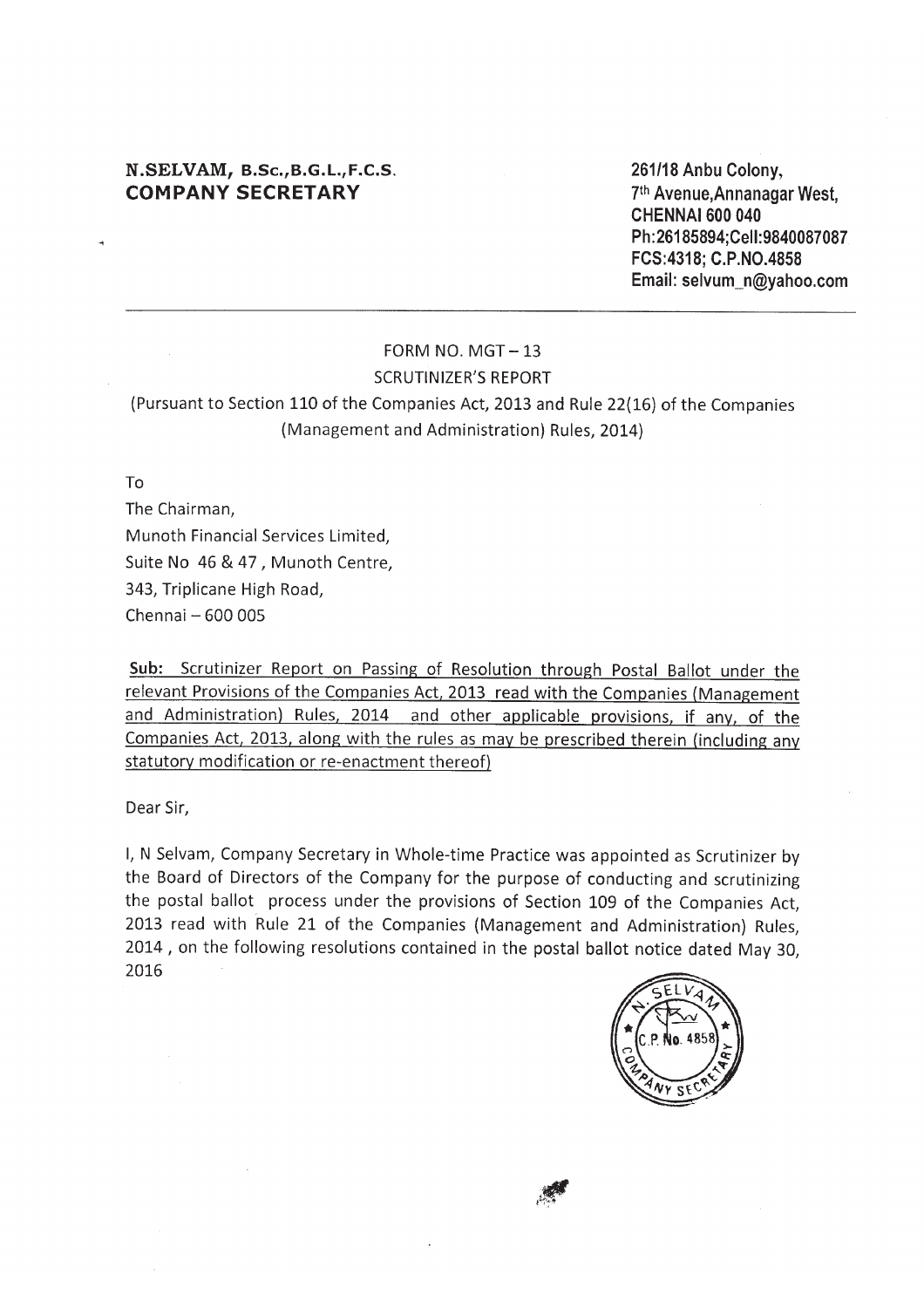| S.No           | Description                                                                                                                                                                                                                                                                                                                                                                                                                                                                                                                                                                        |
|----------------|------------------------------------------------------------------------------------------------------------------------------------------------------------------------------------------------------------------------------------------------------------------------------------------------------------------------------------------------------------------------------------------------------------------------------------------------------------------------------------------------------------------------------------------------------------------------------------|
| $\mathbf{1}$   | Special Resolution pursuant to the provisions of Section 13, 14, 61 and other applicable<br>provisions, if any, of Companies Act, 2013, (including any statutory modifications or re-<br>enactment thereof, for the time being in force), and the rules framed there under for<br>alteration of Memorandum and Articles of Association with respect to share capital<br>clause of the Company                                                                                                                                                                                      |
| $\overline{2}$ | Special Resolution pursuant to the provisions of section $42$ , $62(1)(c)$ and other applicable<br>provisions, if any of the Companies Act, 2013 read with the Companies (Prospectus and<br>Allotment of Securities) Rules, 2014 and the Companies (Share Capital and Debentures)<br>Rules, 2014 (including any statutory modification thereto or re-enactment thereof for<br>the time being in force) for approval for Issue and offer of 6% 15,00,000 Redeemable<br>Cumulative Non-Convertible Preference shares of Rs. 10/- each on Private Placement to<br>promoters/Directors |
| 3              | Special Resolution pursuant to the provisions of Section 4, 13 and any other applicable<br>provisions of the Companies Act, 2013 ("the Act"), read with the Companies<br>(Incorporation) Rules, 2014 (including any statutory modification(s) or re-enactment<br>thereof, for the time being in force) and in accordance with the Table A of the Schedule I<br>of the Act for Adoption of Memorandum of Association as per the provisions of the<br>Companies Act, 2013                                                                                                            |
| 4              | Special Resolution pursuant to the provisions of Section 14 and any other applicable<br>provisions of the Companies Act, 2013 ("the Act") read with the Companies<br>(Incorporation) Rules, 2014 (including any statutory modification(s) or re-enactment<br>thereof, for the time being in force) for Adoption of Articles of Association as per the<br>provisions of the Companies Act, 2013                                                                                                                                                                                     |

I submit my report as under:

- 1. The dispatch of the postal ballot forms to the members of the Company whose name(s) appeared on the Register of Members/ List of Beneficial Owners as on August 5, 2016 was completed on August 13, 2016.
- 2. The voting ended on September 21, 2016 and accordingly the electronic votes cast were taken in to account at the end of the voting period and the CDSL portal was blocked for voting.
- 3. The votes cast were unblocked in the presence of two witnesses on September 21, 2016
- 4. As per the requirements of Companies Act, 2013 the particulars of the postal ballot forms received (through physical and electronic mode) from the Members have been registered in a register maintained separately for the purpose.

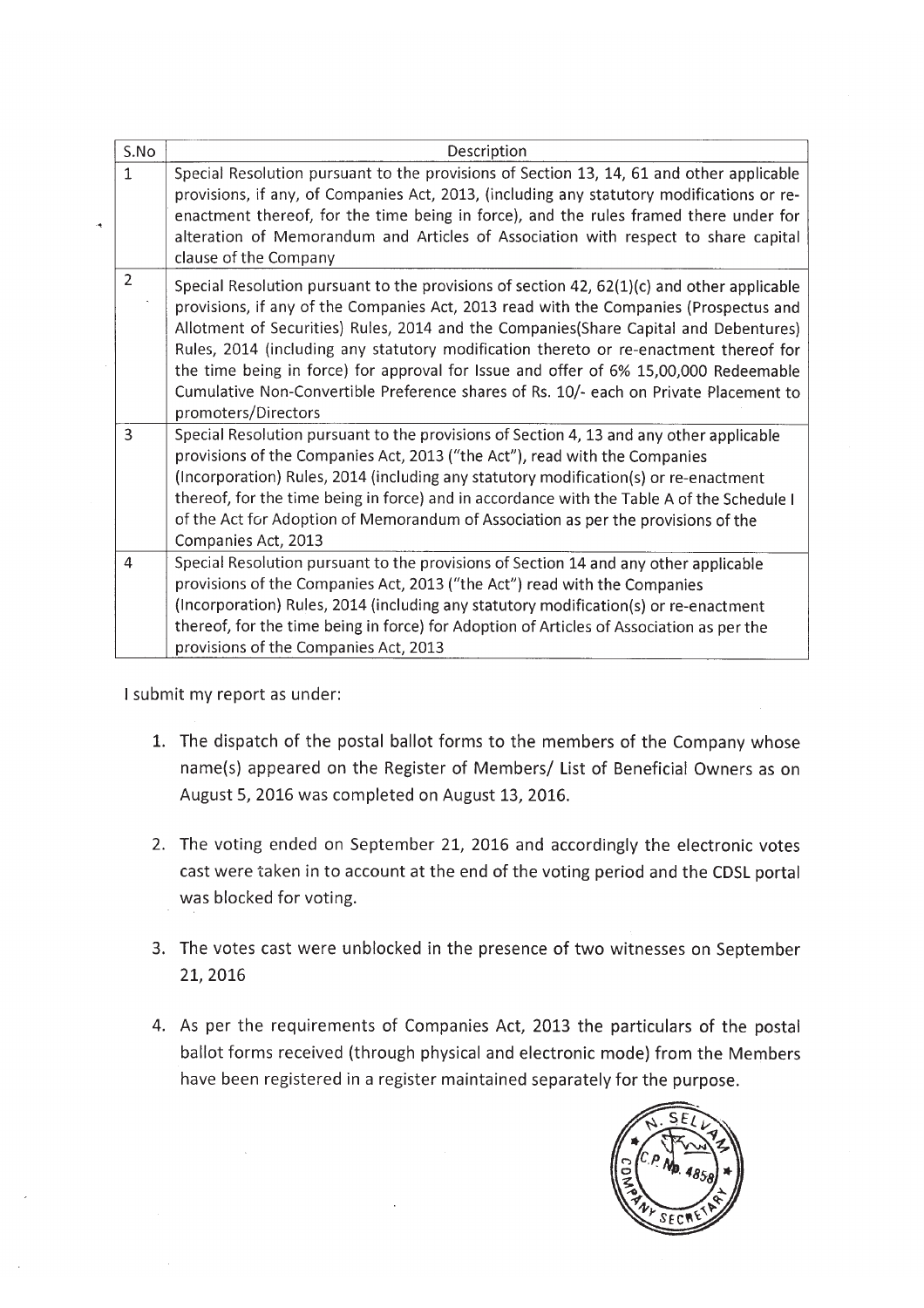- 5. All the postal ballot forms including e-voting details received up to the closing of working hours, i.e 5.00 PM on Wednesday, September 21, 2016, the last day and time fixed by the company for the receipt of the postal ballot forms, were scrutinized by me with respect to their validity and has been recorded.
- 6. No incomplete, unsigned or incorrect postal ballot form was received.
- 7. The result of the postal ballot is attached herewith as Annexure A.
- 8. The Poll Papers and all other relevant records were sealed and handed over to the Company for safe keeping.
- 9. All of the above mentioned resolutions have been passed with requisite majority.

Thanking you,

Place: Chennai Date: 22/09/2016

Signature and Seal



N. SELVAM, B.Sc., B.G.L., F.C.S., **COMPANY SECRETARY** FCS No. 4318, C.P. No. 4858, 26%/8, ANBU COLONY,<br>ANNA NAGAR, CHENNAI-600 040. PH. No.: 2618 5894

 $\frac{\partial \Phi}{\partial x} = \rho$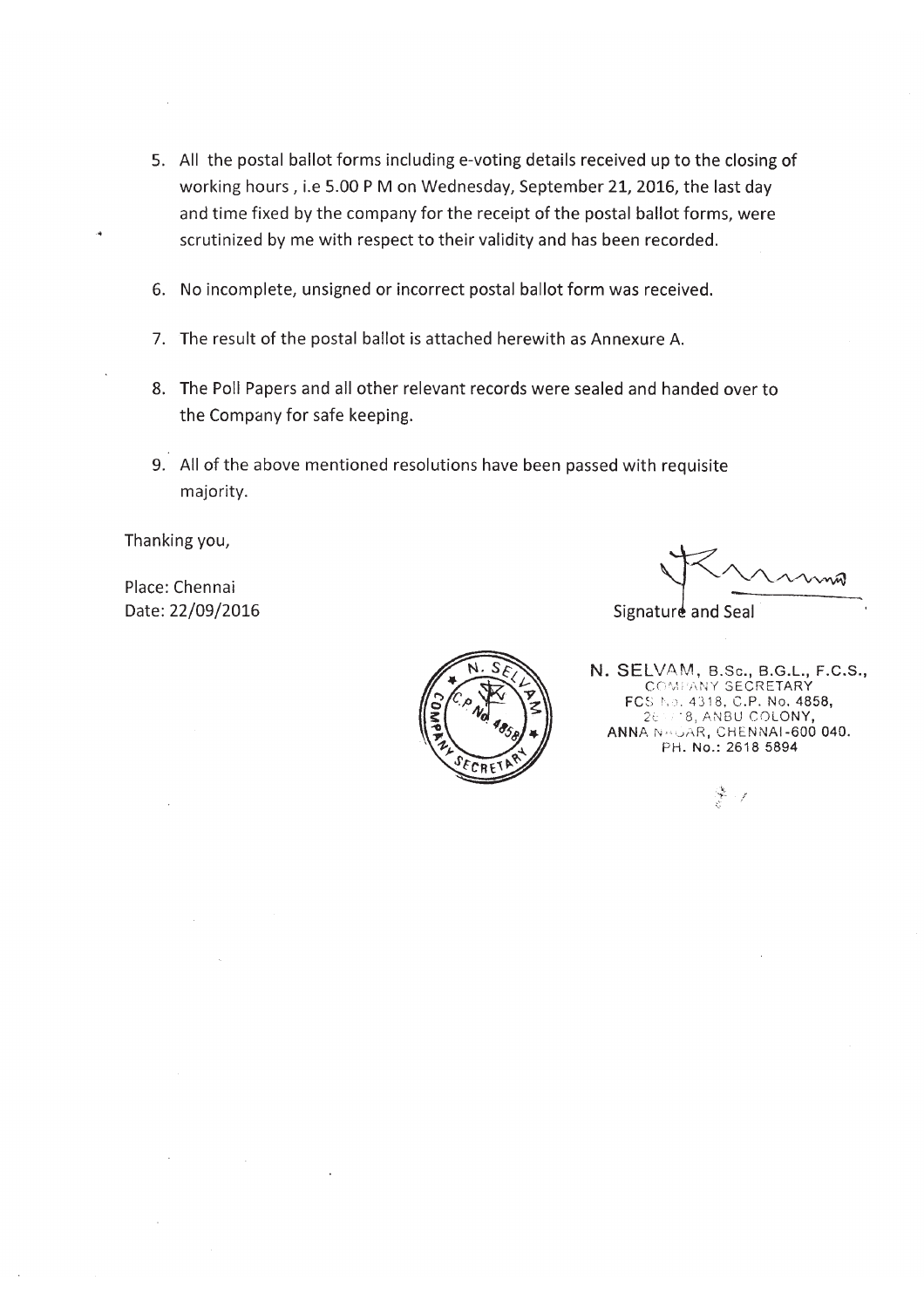|           |                         |                                                                                                                                                                                                                                                                                                                                                                                                                                                                                                                                                                                                                                         |                            |                            |                                      |                            |                                          | <b>ANNEXURE A</b>    |                               |                      |
|-----------|-------------------------|-----------------------------------------------------------------------------------------------------------------------------------------------------------------------------------------------------------------------------------------------------------------------------------------------------------------------------------------------------------------------------------------------------------------------------------------------------------------------------------------------------------------------------------------------------------------------------------------------------------------------------------------|----------------------------|----------------------------|--------------------------------------|----------------------------|------------------------------------------|----------------------|-------------------------------|----------------------|
| tem<br>۹o | Type<br>of<br>resolutio | Description                                                                                                                                                                                                                                                                                                                                                                                                                                                                                                                                                                                                                             | Particulars of<br>business | Total<br>no<br>of<br>votes | Votes in favour of the<br>resolution |                            | Votes against<br>the resolution          |                      |                               | <b>Invalid Votes</b> |
|           | $\mathbf n$             |                                                                                                                                                                                                                                                                                                                                                                                                                                                                                                                                                                                                                                         |                            | cast                       | No.s                                 |                            | $No.s$                                   |                      |                               | $\%$                 |
|           |                         | Special Resolution pursuant to<br>the provisions of Section 13, 14,<br>61<br>and<br>other<br>applicable<br>provisions, if any, of Companies                                                                                                                                                                                                                                                                                                                                                                                                                                                                                             |                            |                            |                                      | $%$ age                    |                                          | <b>%age</b>          | No.s                          | age                  |
|           |                         | Act, 2013, (including<br>any<br>statutory modifications or re-<br>enactment thereof, for the time<br>being in force), and the rules<br>framed there under for alteration<br>of Memorandum and Articles of<br>Association with respect to share                                                                                                                                                                                                                                                                                                                                                                                          |                            |                            |                                      |                            |                                          |                      |                               |                      |
| $\lfloor$ | Special                 | capital clause of the Company                                                                                                                                                                                                                                                                                                                                                                                                                                                                                                                                                                                                           |                            |                            |                                      |                            |                                          |                      |                               |                      |
|           |                         |                                                                                                                                                                                                                                                                                                                                                                                                                                                                                                                                                                                                                                         | E-Voting                   | 4649500                    | 4649500                              | 100.00                     | $\bf{0}$                                 | 0.00                 | 0                             | 0.00 <sub>1</sub>    |
|           |                         |                                                                                                                                                                                                                                                                                                                                                                                                                                                                                                                                                                                                                                         | Postal Ballot<br>Total     | 500<br>4650000             | 500                                  | 100.00                     | $\bf{0}$                                 | 0.00                 | $\mathbf{0}$                  | 0.00                 |
| ž.        | Special                 | .Special Resolution pursuant to<br>the provisions of section 42,<br>$62(1)(c)$ and other applicable<br>provisions, if any<br>of the<br>Companies Act, 2013 read with<br>the Companies (Prospectus and<br>Allotment of Securities) Rules,<br>2014 and the Companies(Share<br>Capital and Debentures) Rules,<br>2014 (including any statutory<br>modification thereto or re-<br>enactment thereof for the time<br>being in force) for approval for<br>Issue and offer of 6% 15,00,000<br>Redeemable Cumulative Non-<br>Convertible Preference shares of<br>Rs. $.10/-$<br>Private<br>each<br>on<br>Placement<br>to<br>promoters/Directors | E-Voting<br>Postal Ballot  | 4649500<br>500             | 4650000<br>4649500<br>500            | 100.00<br>100.00<br>100.00 | $\mathbf{0}$<br>$\mathbf{0}$<br>$\bf{0}$ | 0.00<br>0.00<br>0.00 | $\mathbf{0}$<br>0<br>$\bf{0}$ | 0.00<br>0.00<br>0.00 |
|           |                         |                                                                                                                                                                                                                                                                                                                                                                                                                                                                                                                                                                                                                                         | Total                      | 4650000                    | 4650000                              | 100.00                     | $\bf{0}$                                 | 0.00                 | 0                             | 0.00                 |
| 3         | Special                 | Special Resolution pursuant to<br>the provisions of Section 4, 13<br>and<br>any<br>other<br>applicable<br>provisions of the Companies Act,<br>2013 ("the Act"), read with the<br>Companies (Incorporation) Rules,<br>2014 (including any statutory<br>modification(s) or re-enactment<br>thereof, for the time being in                                                                                                                                                                                                                                                                                                                 |                            |                            |                                      |                            |                                          |                      |                               |                      |
|           |                         |                                                                                                                                                                                                                                                                                                                                                                                                                                                                                                                                                                                                                                         |                            |                            |                                      |                            |                                          |                      |                               |                      |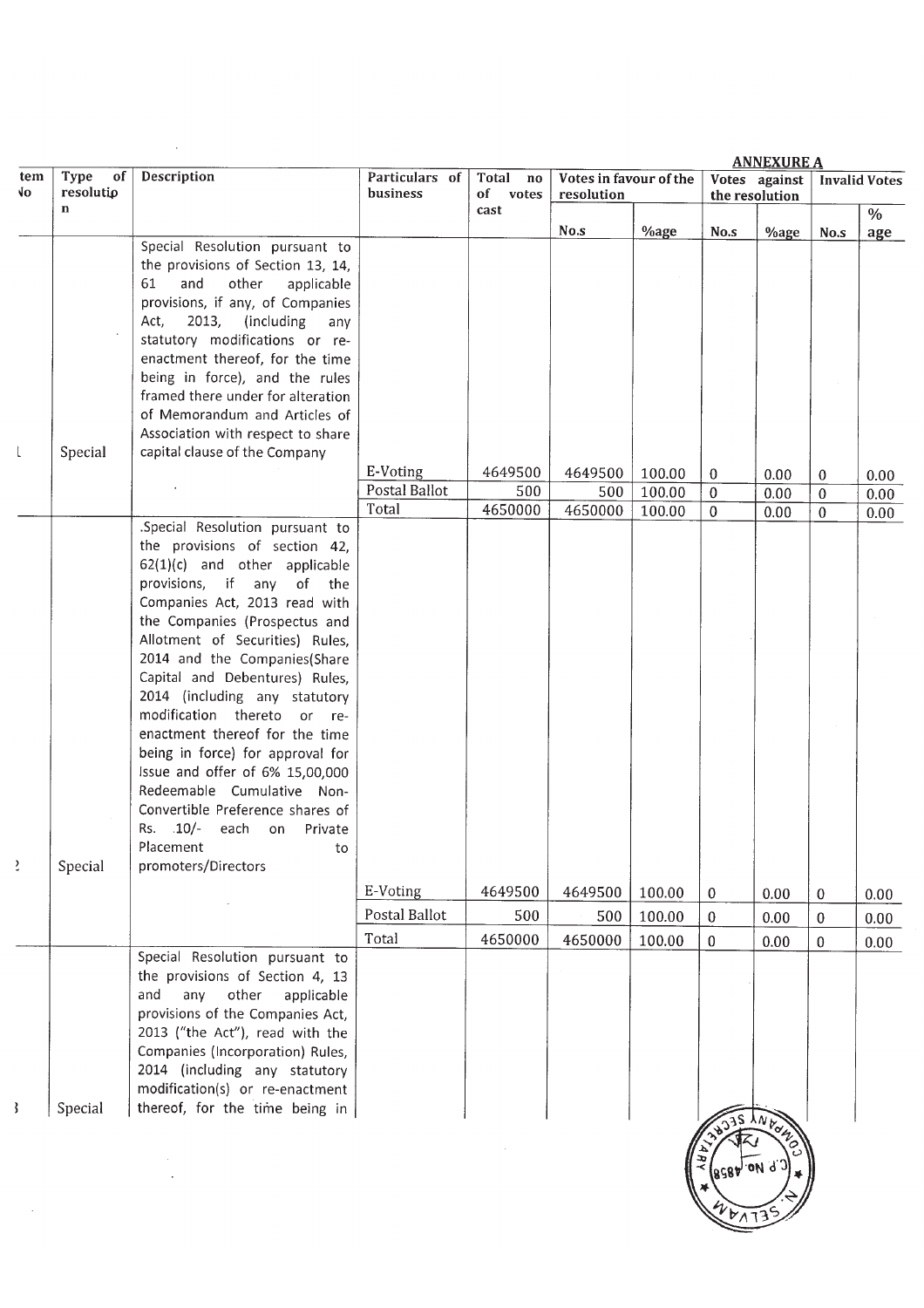|               |                              |                                                                        | <b>ANNEXURE A</b>          |                                    |                                      |        |              |                                 |              |                              |
|---------------|------------------------------|------------------------------------------------------------------------|----------------------------|------------------------------------|--------------------------------------|--------|--------------|---------------------------------|--------------|------------------------------|
| tem<br>۹O     | Type<br>of<br>resolutio<br>n | Description                                                            | Particulars of<br>business | Total<br>no<br>of<br>votes<br>cast | Votes in favour of the<br>resolution |        |              | Votes against<br>the resolution |              | <b>Invalid Votes</b><br>$\%$ |
|               |                              |                                                                        |                            |                                    | No.s                                 | %age   | No.s         | %age                            | No.s         | age                          |
|               |                              | Special Resolution pursuant to                                         |                            |                                    |                                      |        |              |                                 |              |                              |
|               |                              | the provisions of Section 13, 14,                                      |                            |                                    |                                      |        |              |                                 |              |                              |
|               |                              | and<br>other<br>applicable<br>61                                       |                            |                                    |                                      |        |              |                                 |              |                              |
|               |                              | provisions, if any, of Companies<br>2013,<br>(including<br>Act,<br>any |                            |                                    |                                      |        |              |                                 |              |                              |
|               |                              | statutory modifications or re-                                         |                            |                                    |                                      |        |              |                                 |              |                              |
|               |                              | enactment thereof, for the time                                        |                            |                                    |                                      |        |              |                                 |              |                              |
|               |                              | being in force), and the rules                                         |                            |                                    |                                      |        |              |                                 |              |                              |
|               |                              | framed there under for alteration<br>of Memorandum and Articles of     |                            |                                    |                                      |        |              |                                 |              |                              |
|               |                              | Association with respect to share                                      |                            |                                    |                                      |        |              |                                 |              |                              |
| $\mathsf{L}$  | Special -                    | capital clause of the Company                                          |                            |                                    |                                      |        |              |                                 |              |                              |
|               |                              |                                                                        | E-Voting                   | 4649500                            | 4649500                              | 100.00 | $\bf{0}$     | 0.00                            | 0            | 0.00                         |
|               |                              |                                                                        | Postal Ballot              | 500                                | 500                                  | 100.00 | $\mathbf{0}$ | 0.00                            | $\mathbf{0}$ | 0.00                         |
|               |                              | .Special Resolution pursuant to                                        | Total                      | 4650000                            | 4650000                              | 100.00 | $\mathbf{0}$ | 0.00                            | $\bf{0}$     | 0.00                         |
|               |                              | the provisions of section 42,                                          |                            |                                    |                                      |        |              |                                 |              |                              |
|               |                              | $62(1)(c)$ and other applicable                                        |                            |                                    |                                      |        |              |                                 |              |                              |
|               |                              | provisions, if any<br>of the                                           |                            |                                    |                                      |        |              |                                 |              |                              |
|               |                              | Companies Act, 2013 read with                                          |                            |                                    |                                      |        |              |                                 |              |                              |
|               |                              | the Companies (Prospectus and<br>Allotment of Securities) Rules,       |                            |                                    |                                      |        |              |                                 |              |                              |
|               |                              | 2014 and the Companies(Share                                           |                            |                                    |                                      |        |              |                                 |              |                              |
|               |                              | Capital and Debentures) Rules,                                         |                            |                                    |                                      |        |              |                                 |              |                              |
|               |                              | 2014 (including any statutory                                          |                            |                                    |                                      |        |              |                                 |              |                              |
|               |                              | modification thereto or re-<br>enactment thereof for the time          |                            |                                    |                                      |        |              |                                 |              |                              |
|               |                              | being in force) for approval for                                       |                            |                                    |                                      |        |              |                                 |              |                              |
|               |                              | Issue and offer of 6% 15,00,000                                        |                            |                                    |                                      |        |              |                                 |              |                              |
|               |                              | Redeemable Cumulative Non-                                             |                            |                                    |                                      |        |              |                                 |              |                              |
|               |                              | Convertible Preference shares of                                       |                            |                                    |                                      |        |              |                                 |              |                              |
|               |                              | 10/- each on Private<br>Rs.<br>Placement<br>to                         |                            |                                    |                                      |        |              |                                 |              |                              |
| 2             | Special                      | promoters/Directors                                                    |                            |                                    |                                      |        |              |                                 |              |                              |
|               |                              |                                                                        | E-Voting                   | 4649500                            | 4649500                              | 100.00 | $\bf{0}$     | 0.00                            | 0            | 0.00                         |
|               |                              |                                                                        | Postal Ballot              | 500                                | 500                                  | 100.00 | $\mathbf{0}$ | 0.00                            | 0            | 0.00                         |
|               |                              |                                                                        | Total                      | 4650000                            | 4650000                              | 100.00 | $\mathbf 0$  | 0.00                            | $\mathbf 0$  | 0.00                         |
|               |                              | Special Resolution pursuant to<br>the provisions of Section 4, 13      |                            |                                    |                                      |        |              |                                 |              |                              |
|               |                              | any<br>other<br>applicable<br>and                                      |                            |                                    |                                      |        |              |                                 |              |                              |
|               |                              | provisions of the Companies Act,                                       |                            |                                    |                                      |        |              |                                 |              |                              |
|               |                              | 2013 ("the Act"), read with the                                        |                            |                                    |                                      |        |              |                                 |              |                              |
|               |                              | Companies (Incorporation) Rules,                                       |                            |                                    |                                      |        |              |                                 |              |                              |
|               |                              | 2014 (including any statutory<br>modification(s) or re-enactment       |                            |                                    |                                      |        |              |                                 |              |                              |
|               |                              | thereof, for the time being in                                         |                            |                                    |                                      |        |              |                                 |              |                              |
|               |                              | force) and in accordance with the                                      |                            |                                    |                                      |        |              |                                 |              |                              |
|               |                              | Table A of the Schedule I of the                                       |                            |                                    |                                      |        |              |                                 |              |                              |
|               |                              | for<br>Adoption<br>Act<br>of                                           |                            |                                    |                                      |        |              |                                 |              |                              |
|               |                              | Memorandum of Association as<br>per the provisions of the              |                            |                                    |                                      |        |              |                                 |              |                              |
| $\mathbf{\S}$ | Special                      | Companies Act, 2013                                                    |                            |                                    |                                      |        |              |                                 |              |                              |
|               |                              |                                                                        | E-Voting                   | 4649500                            | 4649500                              | 100.00 | 0            | 0.00                            | 0            | 0.00                         |
|               |                              |                                                                        | Postal Ballot              | 500                                | 500                                  | 100.00 | $\bf{0}$     | 0.00                            |              | 0.00                         |
|               |                              |                                                                        | Total                      | 4650000                            | 4650000                              | 100.00 | 0            | ററ                              |              | 0.00                         |
|               |                              | Special Resolution pursuant to                                         |                            |                                    |                                      |        |              | 0                               |              |                              |
|               |                              | the provisions of Section 14 and<br>any other annlicable provisions of |                            |                                    | i<br>As                              |        |              | $\sum_{i=1}^{n}$                |              |                              |
|               |                              |                                                                        |                            |                                    |                                      |        |              |                                 |              |                              |
|               |                              |                                                                        |                            |                                    |                                      |        |              |                                 |              |                              |